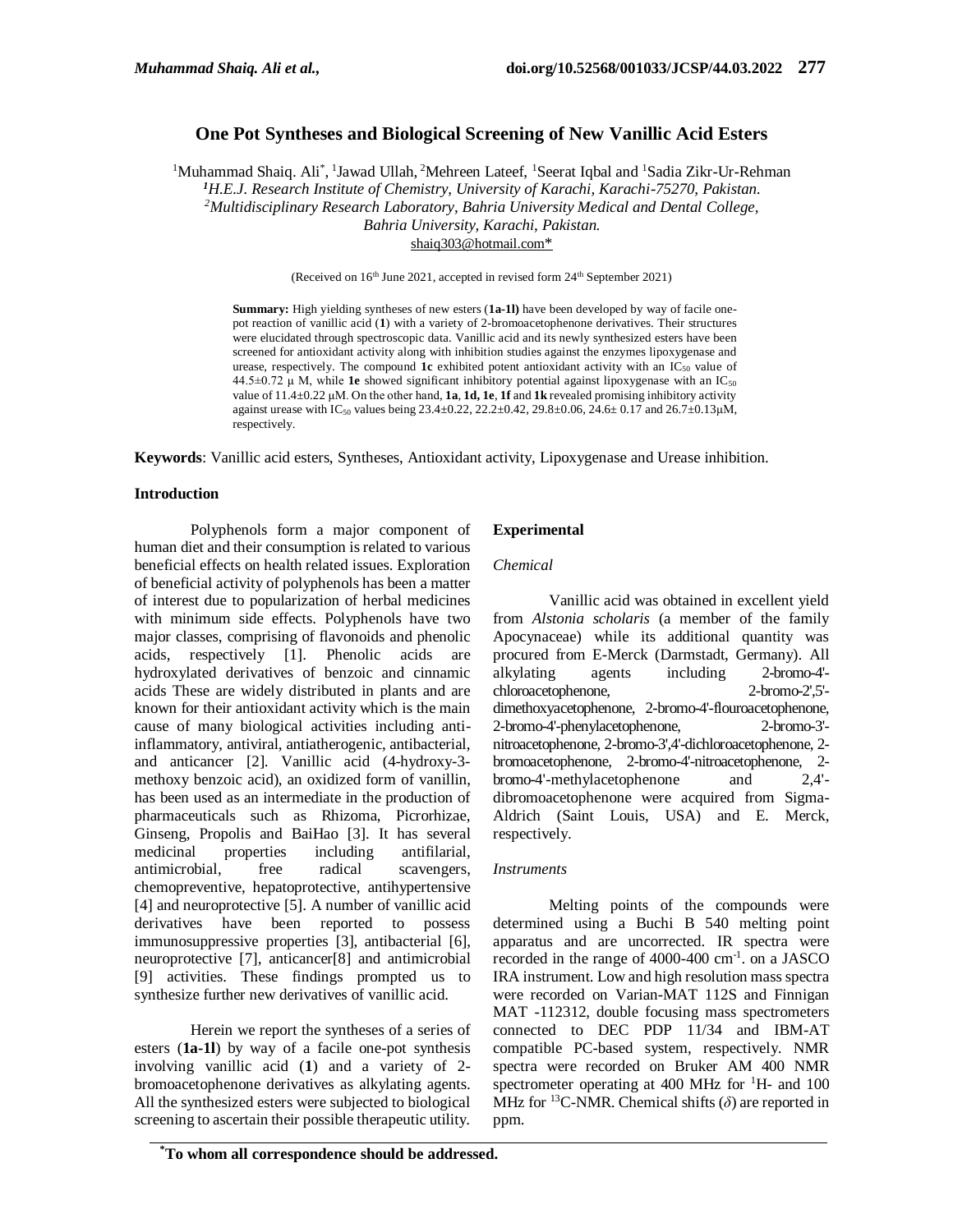#### *Syntheses of vanillic acid esters*

To a solution of vanillic acid **1** (1 mmol) in acetonitrile (35 ml), was added 1 ml of saturated solution of  $Na<sub>2</sub>CO<sub>3</sub>$ . After warming for a period of 30 min., added the appropriate 2-bromoacetophenone (2 mmol) was added. The solution was stirred at  $70^{\circ}$ C for 6h. The solvent was removed and the residue was partitioned between water and dichloromethane. The organic phase was successively washed with dilute sodium bicarbonate and water. Removal of solvent provided the crude products which were finally purified by column chromatography leading to pure esters **1a-1d**. Raising the temperature to 120<sup>0</sup>C and replacing the base with potassium carbonate furnished the esters **1e-1l**, respectively.

### *1-(4-Chlorophenyl)-1-oxoethyl-4-hydroxy-3 methoxybenzoate* **(1a)**

Prepared from 2-bromo-4'chloroacetophenone. Yield 74% **;** m.p. 148-150 °C; IR (KBr): 3512 (OH), 1680 (C=O), 1590 (aromatic C=C) cm-1 ; HRMS (EI): *m/z* 320.0450 (calcd. 320.0452 for  $C_{16}H_{13}ClO_5$ , 322.0423 (calcd. 322.0266 for  $C_{16}H_{13}{}^{37}ClO_5$ ); <sup>1</sup>H NMR (CD<sub>3</sub>OD):  $\delta$  3.90 (3H, s, OMe), 5.58 (2H, s, H-2'), 6.86 (1H, d, *J*=8.0 Hz, H-5), 7.55 (2H, d, *J=*8.0 Hz, H-3''), 7.61 (1H, d, *J*=2.0 Hz, H-2), 7.62 (1H, dd, *J*=8.0, 2.0 Hz, H-6), 8.02 (2H, d, *J*= 8.0 Hz, H-2'').

### *1-(4-Nitrophenyl)-1-oxoethyl-4-hydroxy-3 methoxybenzoate* **(1b)**

Obtained from 2-bromo-4' nitroacetophenone. Yield 70% **;** m.p. 173-177 °C; IR (KBr): 3469 (OH), 1680 (C=O), 1595 (aromatic C=C) cm*-*<sup>1</sup> ; HRMS (EI): *m/z* 331.0792 (calcd. for [  $C_{16}H_{13}NO_7$ ]<sup>+</sup>: 331.0749); <sup>1</sup>H NMR (CDCl<sub>3</sub>):  $\delta$  3.96 (3H, s, OMe), 5.53 (2H, s, H-2'), 6.98 (1H, d, *J*=8.3 Hz, H-5), 7.60 (1H, d, *J*=1.7 Hz, H-2), 7.75 (1H, dd, *J*=8.3 Hz, 1.7 Hz, H-6), 8.13 (2H, d, *J*=8.7 Hz, H-3'', 5''), 8.37 (2H, d, *J* = 8.7 Hz, H-2'', 6'' ).

### *1-(3-Nitrophenyl)-1-oxoethyl-4-hydroxy-3 methoxybenzoate* **(1c)**

Prepared from 2-bromo-3'nitroacetophenone. Yield 72%; m.p. 171-173°C; IR (KBr): 3467 (OH), 1685 (C=O), 1590 (aromatic C=C) cm*<sup>−</sup>*<sup>1</sup> ; HRMS (EI): *m/z* 331.0745 (calcd. for [C16H13NO]<sup>+</sup> : 331.0749); <sup>1</sup>H NMR (CDCl3): *δ* 3.88 (3H, s, OMe). 5.49 (2H, s, H-2'), 6.88 (1H, d, *J*=8.2 Hz, H-5), 7.53 (1H, d, *J*=1.8 Hz, H-2), 7.64 (1H, dd, *J*=8.2, 1.8 Hz, H-6), 7.69 (1H, t, *J*=8.0 Hz, H-5''), 8.24

(1H, br.d, *J*= 7.7 Hz, H-6''), 8.41 (1H, br.d, *J*= 8.0 Hz, H-4''), 8.74 (1H, br.s, H-2'').

#### *1-(4-Flurophenyl)- 1-oxoethyl-4-hydroxy-3 methoxybenzoate* **(1d)**

Reaction of **1** with 2-bromo-3' flouroacetophenone led to the compound **1d**. Yield 79% **;** m.p. 163-165°C; IR (KBr): 3469 (OH), 1686 (C=O), 1592 (aromatic C = C) cm*<sup>−</sup>*<sup>1</sup> ; HRMS (EI): *m/z* 304.0746 (calcd. for  $[C_{16}H_{13}FO_5]^{\text{+}}$ : 394.0739); <sup>1</sup>H NMR (CDCl3): *δ* 3.94 (3H, s, OMe), 5.48 (2H, s, H-2' ), 6.98 (1H, d, *J* = 8.3 Hz, H-5), 7.16 ( 2H, t, *J* = 8.5 Hz, H-3'', H-5''), 7.60 (1H, d, *J*=2.0 Hz, H-2), 7.73 (1H, dd, *J*=8.3, 2.0 Hz, H-6), 7.99 (2H, dd, *J*= 8.5,1.5 Hz, H-2'', H-6'').

# *1-(4-Fluorophenyl)-1-oxoethyl-4-O-[1-(4 fluorophenyl)-1-oxoethyl]-3-methoxybenzoate* **(1e)**

The di-ester **1e** was prepared from 2-bromo-4'-floroacetophenone at 120<sup>0</sup>C. Yield 81% **;** m.p. 187- 190 °C; IR (KBr): 2938 (CH), 1680 (C=O), 1590 (C = C) cm*<sup>−</sup>*<sup>1</sup> ; HRMS (EI): *m/z* 440.1071 (calcd. for [  $C_{24}H_{18}F_2O_6$ ]<sup>+</sup>: 440.1074) ; <sup>1</sup>H NMR (CDCl<sub>3</sub>):  $\delta$  3.92 (3H, s, OMe), 5.35 (2H, s, H-2' '), 5.48 (2H, s, H-2'), 6.80 (1H, d, *J* = 8.4 Hz, H-5 ), 7.16 (4H, t, *J* = 8.5 Hz, H-3'', H-5''), 7.63 (1H, d , *J* = 1.8 Hz, H-2) , 7.69 (1H, dd, *J* = 8.4, 1.8 Hz, H-6), 7.98 (2H, dd, *J*= 8.6, 5.3 Hz, H-2'', H-6''), 8.04 (2H, dd, *J*= 8.6, 5.3 Hz, H-2'''', H-6''''); <sup>13</sup>C-NMR (CDCl3): *δ* 56.13 ( OMe), 66.21 (C-2') ,71.51 (C-2'''), 112.91 ( C-5) , 113.18 ( C-2) , 116.03 (C-5'') , 116.06 (C-3''), 116.21 (C-5''''), 116.23 (C-3'''' ), 123.13 (C-1), 123.82 (C-6), 130.52 (C-6'') , 130.59 (C-2''), 130.94 (C-6''''), ),131.03 (C-2''''), 149.22 (C-3) 151.65 (C-4),165.14 (C-4'''), 165.21 (C-4''), 165.54 (C-7), 167.17 (C-1''), 167.25 (C-1''''), 190.72 (C-1'), 192.30 (C-1''').

## *1-(2,5-Dimethoxyphenyl)-1-oxoethyl-4-O-[1-(2,5 dimethoxyphenyl)-1-oxoethyl]-3-methoxybenzoate* **(1f)**

Prepared from 2-bromo-2',5' dimethoxyacetophenone. Yield 78% **;** m.p. 187-190 °C; IR (KBr): 1685 (C=O), 1601 (C = C) cm*<sup>−</sup>*<sup>1</sup> ; HRMS (EI):  $m/z$  524.1673 (calcd. for  $[C_{28}H_{28}O_{10}]^+$ : 524.1682); <sup>1</sup>H NMR (CDCl3): *δ* 3.93 (3H, s, OMe), 5.38 (2H, s, H-2'''), 5.42 (2H, s, H-2'), 6.70 (1H, d, *J*=8.4, H-5), 6.92 (1H, d, *J*= 8.5 Hz, H-3''''), 6.94 (1H, d, J= 8.5 Hz, H-3'' ),.7.07 (1H, dd, *J*= 8.5, 3.2 Hz, H-4'''' ), 7.10 (1H, dd, *J*= 8.5, 3.2 Hz, H-4''), 7.44 (1H,d, 3.2 Hz, H-6''''),7.45 (1H,d, 3.2 Hz,H-6 ''), 7.64 (1H, d, *J*=1.9 Hz, H-2), 7.69 (1H, dd, *J*=8.4, 1.9 Hz, H-6); <sup>13</sup>C-NMR (CDCl3): *δ* 56.10, 56.10, 55.85, 55.81 (OMe), 70.38 (C-2'), 74.58 (C-2'''), 112.08 (C-5), 112.95 (C-2 '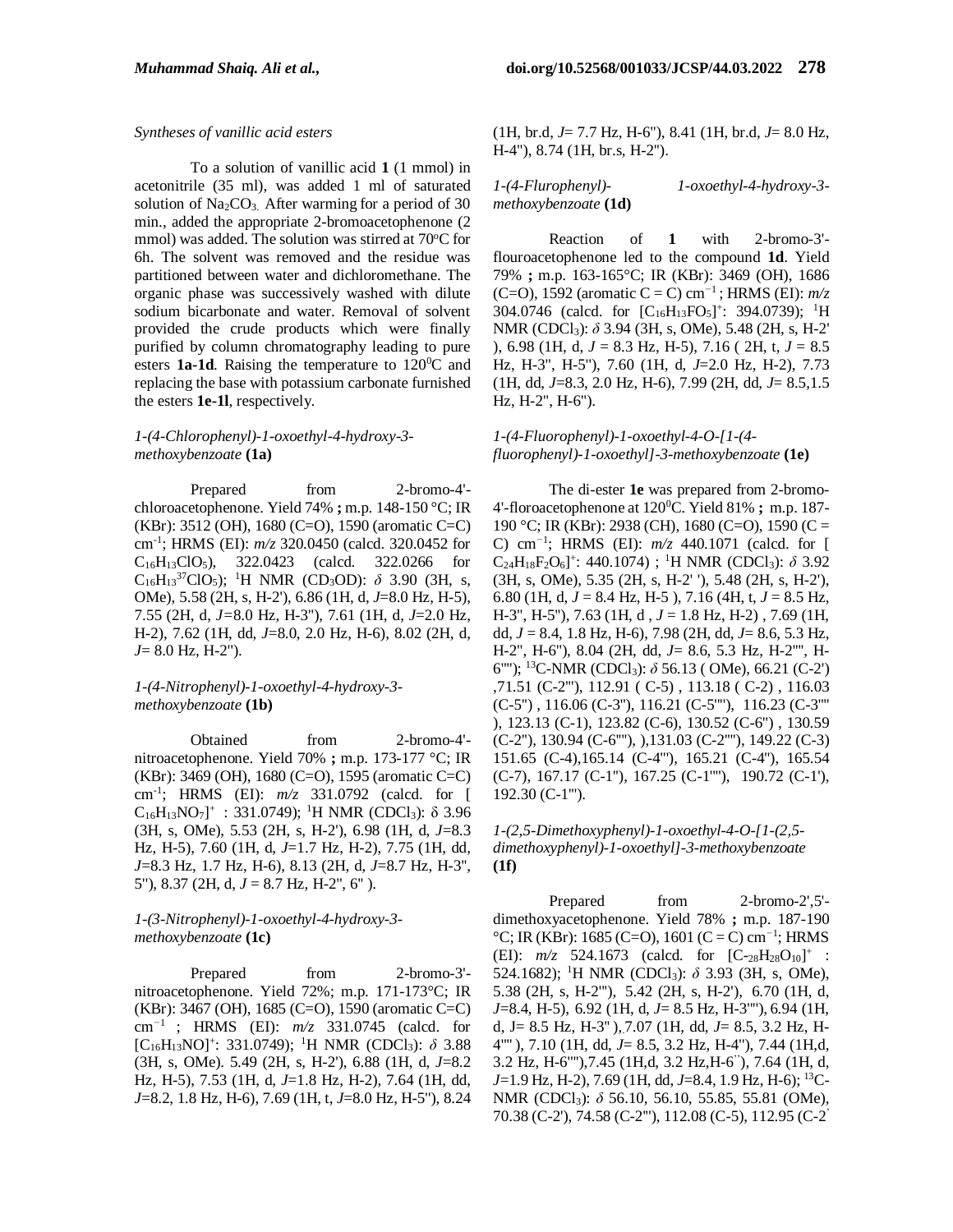), 113.00 (C-3''''), 113.03 (C-2), 122.09 (C-4'', C-4'''' ), 122.85 (C-1), 123.72 (C-6), 124.60 (C-1''), 124.70 (C-1'''), 148.87 (C-3), 151.95 (C-4),153.83 (C-5''''), 153.97 (C-2''), 154.10 (C-2''''), 165.90(C-7), 192.95 (C-1'), 193.78 (C-1''').

# *1-(4-Bromophenyl)-1-oxoethyl-4-O-[1-(4 bromophenyl)-1-oxoethyl]-3-methoxybenzoate* **(1g)**

Reaction of **1** with 2,4' dibromoacetophenone furnished **1g**. Yield 80% **;** m.p. 169-174°C; IR (KBr): 1702 (C=O), 1587 (C=C) cm*<sup>−</sup>*<sup>1</sup> ; HRMS (EI): *m/z* 560.97 91 (calcd. for [  $C_{24}H_{18}^{79}Br_2O_6$ <sup>+</sup>: 560.9738) & 562.9648 (calcd. for  $[C_{24}H_{18}^{81}BrBrO<sub>6</sub>]<sup>+</sup>: 562.9698);$ <sup>1</sup>H NMR (C<sub>3</sub>D<sub>6</sub>O):  $\delta$ 3.90 (3H, s, OMe), 5.64 (2H, s, H-2'''), 5.65 (2H, s, H-2'), 7.07 (1H, d, *J* = 8.0 Hz, H-5), 7.61 (1H, d, *J* = 1.8 Hz, H-2), 7.65 (1H, dd, *J* = 8.0, 1.8 Hz, H-6), 7.76 (2H, d, *J*=8.0 Hz, H-2'', H-6''), 7.78 (2H, d, *J*= 8.0 Hz, H-2'''', H-6''''), 7.78 (2H, d, *J*= 8.0 Hz, H-2'''', H-6''''), 7.99 (2H, d, *J*= 8.0 Hz, H-2'', -6''), 8.01 (2H, d, *J*= 8.0 Hz, H-2'''', H-6''''); <sup>13</sup>C-NMR (CDCl3): *δ* 56.09 (OMe), 66.21 (C-2'), 71.48 (C-2'''), 112.91 (C-5),113.14 (C-2), 123.08 (C-1), 123.78 (C-6), 129.13 (C-1''), 129.28 (C-1''''), 122.29 (C- 2''),129.66 (C-2''''), 132.23 (C-3''), 132.99 (C-3''''), 133.02 (C-4''''), 149.19 (C-3), 151.57 (C-4), 165.45 (C-7), 192.41 (C-1'), 192.94 (C-1''').

### *1-(4-Methylphenyl)-1-oxoethyl-4-O-[1-(4 methylphenyl)-1-oxoethyl]-3-methoxybenzoate* **(1h)**

Prepared from 2-bromo-4'methylacetophenone. Yield 81% **;** m.p. 148-152°C; IR (KBr): 1695 (C=O), 1603 (C = C) cm*<sup>−</sup>*<sup>1</sup> ; HRMS (EI): *m/z* 432.1579 (calcd. for  $[C_{26}H_{24}O_6]^+$ : 432.1573); <sup>1</sup>H NMR (CDCl3): *δ* 2.43 (6H, s, CH3), 3.94 (3H, s, OMe), 5.40 (2H, s, H-2'''), 5.51 (2H, s, H-2'), 6.80 (1H, d, *J* = 8.4 Hz, H-5), 7.30 (4H, d, *J* = 8.1 Hz, H-2'', H-6'', H-2'''', H-6'''' ), 7.66 (1H, d, *J* = 1.6 Hz, H-2), 7.72 (1H, dd, *J* = 8.4, 1.6 Hz, H-6), 7.87 (2H, d, *J* = 8.1 Hz, H-2'', H-6'' ), 7.89 (2H, d, *J* = 8.1 Hz, H-2'''', H-6''''); <sup>13</sup>C-NMR (CDCl3): *δ* 21.76 (6H, *C*H3). 56.12 (OMe), 71.29 (C-2'''), 112.64 (C-5), 113.11 (C-2), 123.04 (C-1), 123.81 (C-6), 127.92 (C-2''), 128.16 (C-2''''), 129.54 (C-3''), 129.57 (C-3''''), 131.87 (C-1'', C-1''''), 144.80 (C-4''), 145.77 (C-4''''), 149.12 (C-3), 151.77 (C-4), 165.65 (C-7), 191.87 (C-1'), 193.09 (C-1''').

# *1-([1,1'-Biphenyl]-4-yl)-1-oxoethyl 4-O-[1-{(1,1' biphenyl)-4-yl}-1-oxoethyl]-3-methoxybenzoate* **(1i)**

Reaction of **1** with 2-bromo-4' phenyloacetophenone. Furnished **1i.** Yield 75% **;** m.p. 131-133°C; IR (KBr): 1689 (C=O), 1601 (C = C) cm*<sup>−</sup>*<sup>1</sup> ; HRMS (EI): *m/z* 556.1909 (calcd. for [  $C_{36}H_{28}O_6$ ]<sup>+</sup>: 556.1944); <sup>1</sup>H NMR (CDCl<sub>3</sub>):  $\delta$  3.91 (3H, s, OMe), 5.42 (2H, s, H-2'''), 5.53 (2H, s, H-2 ' ),

6.81 (1H, d, *J* = 8.4 Hz, H-5), 7.36-7.59 (10H, m, H-2''''', H-6''''', H-2'''', H-6''''''), 7.64 (1H, d, *J*= 1.6 Hz, H-2), 7.69 (4H, m, H-3'', H-5'', H-3'''', H-5''''), 7.70 (1H, m, H-6), 8.00 (2H, d, *J* = 8.3 Hz, H-2'', H-6''), 8.04 (2H, d, *J*=8.3 Hz, H-2'''', H-6''''); <sup>13</sup>C-NMR (CDCl3): *δ* 56.10 (OMe), 112.07 (C-5), 113.12 (C-2), 124.03 (C-6),127.50 (4C, C-3'', C-5'', C-3'''', C-5''''), 128.42 (C-2'', C-6''), 128.80 (C-2'''', C-6''''), 132.05 (C-1'', C-1''''), 146.00-128.12 (C-1''''', C-6''''', C-1'', C-6''''''), 147.01 (C-4'', C-4''''), 149.21 (C-3), 153.01 (C-4), 166.00 (C-7), 192.02 (C-1'), 193.30 (C-1''').

### *1-(Phenyl)-1-oxoethyl-4-O-[1-(phenyl)-1-oxoethyl]- 3-methoxybenzoate* **(1j)**

Vanillic acid reacted with 2 bromoacetophenone leading to **1j**. Yield 82% ; m.p. 106-110°C; IR (KBr): 1693 (C=O), 1596 (C=C) cm*-*<sup>1</sup> ; HRMS (EI):  $m/z$  440.1246 (calcd. for [ $C_{24}H_{20}O_6$ ]<sup>+</sup>: 440.126); <sup>1</sup>H NMR (CDCl3): *δ* 3.90 (3H, s, OMe), 5.42 (2H, s, H-2'''), 5.52 (2H, s, H-2'), 6.81 (1H, d, *J*=8.3 Hz, H-5),7. 48 (2H, m, H-6'', H-6''''), 7.58 (4H, m, H-3'', H-5'', H-3'''', H-5''''), 7.63 (1H, d, *J*= 1.5 Hz, H-2), 7.70 (1H, d, *J* = 8.3, 1.5 Hz, H-6), 7.94 (2H, d, *J* = 8.6 Hz, H-2'', H-6''), 7.99 (2H, d, *J* = 8.6 Hz, H-2'''', H-6''''); <sup>13</sup>C-NMR (CDCl3): *δ* 55.95 (OMe), 66.30 (C-2'), 71.15 (C-2'''), 112.67 (C-5), 112.99 (C-2), 123.64 (C-6), 123.88 (C-1), 127.67-133.79 (C-2'', C-6'', C-2'''', C-6''''), 133.85 (C-1''), 134.17(C-1''''), 149.00 (C-3), 151.61 (C-4), 165.44 (C-7), 192.18 (C-1'), 193.34 (C-1''').

### *1-(3,4-Dichlorophenyl)-1-oxoethyl-4-O-[1-(3,4 dichlorophenyl)-1-oxoethyl]-3-methoxybenzoate* **(1k)**

Prepared from 2-bromo-3',4' dichloroacetophenone. Yield 75% **;** m.p. °C; IR (KBr): 1690 (C=O), 1592 (C = C) cm*-*<sup>1</sup> ; HRMS (EI): *m/z* 539.9704 (calcd. for  $[C_{24}H_{16}^{35}Cl_4O_6]^+$ : 539.9701), 541.9816 (calcd. for  $[C_{24}H_{16}^{37}ClCl_3O_6]^+$ : 541.9857), 543.9642 (calcd. 543.9641 for  $[C_{24}H_{16}^{37}Cl_2Cl_2O_6]^+$ : 543.9642), 545.9610 (calcd. for  $[C_{24}H_{16}^{37}Cl_3Cl_0]$ <sup>+</sup>: 545.9612); <sup>1</sup>H NMR (CDCl3): *δ* 3.94 (3H, s, OMe), 5.31 (2H, s, H-2'''), 5.46 (2H, s, H-2'), 6.83 (1H, d, *J*=8.4 Hz, H-5), 7.58 (1H,d, *J*= 8.3 Hz, H-5''), 7.60 (1H, d, *J*=8.3 Hz, H-5''''), 7.64 (1H, d, *J*=1.2 Hz, H-2), 7.71 (1H, dd, *J*=8.4, 1.2 Hz, H-6), 7.78 (1H, dd, *J*=8.3, 1.3 Hz, H-6''), 7.87 (1H, dd, *J*=8.3,1.3 Hz, H-6''''), 8.04 (1H, br.d, *J*=1.3 Hz, H-2), 8.16 (1H, br.d, *J*=1.3 Hz, H-2''''); <sup>13</sup>C-NMR (CDCl3): *δ* 56.13 (OMe), 66.19 (C-2'), 71.84 (C-2'''), 113.36 (C-2), 113.43 (C-5), 123.83 (C-6), 124.04 (C-1), 124.04 (C-1), 129.90 (C-2''), 130.47 (C-2''''), 131.01 (C-5''''), 131.09 (C-5''''), 133.87 (C-3'', C-3''''), 134.02 (C-4'', C-4''''), 138.85 (C-1''), 138.96 (C-1''''), 149.54 (C-3), 151.68 (C-4), 165.60 (C-7), 171.84 (C-1'''), 190.60 (C-1'), 192.38 (C-1''').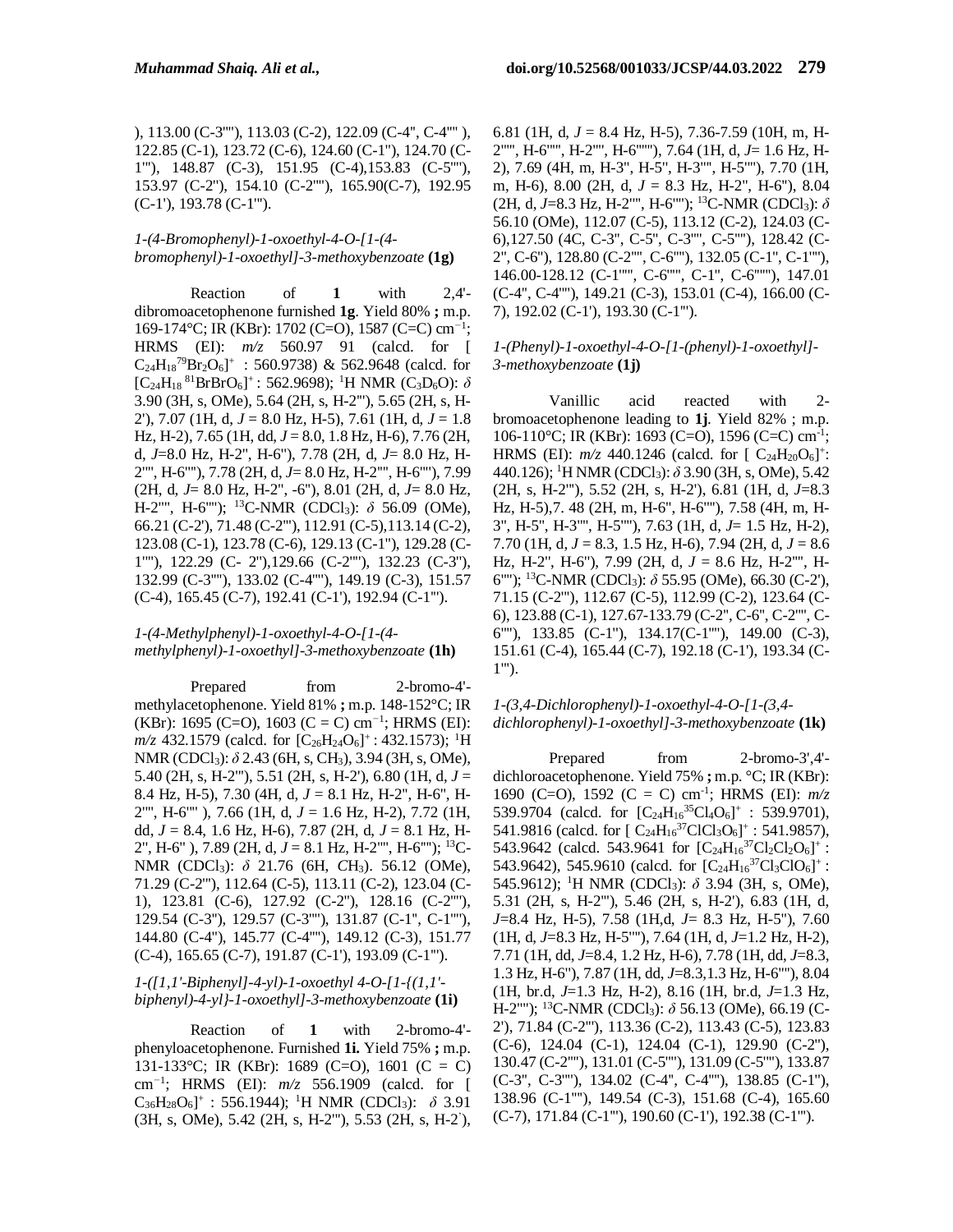*1-(4-Chlorophenyl)-1-oxoethyl- 4-O-[1-(4 chlorophenyl)-1-oxoethyl]-3-methoxybenzoate* **(1l)**

Synthesized from 2-bromo-4'chloroacetophenone. Yield 77%**;** m.p. 161-163°C; IR (KBr): 2942 (CH), 1685 (C=O), 1600 (aromatic C=C) cm*<sup>−</sup>*<sup>1</sup> ; HRMS(EI): *m/z* 472.0465 (calcd. for  $[C_{24}H_{18}Cl_2O_6]^+$  : 472.0480), 474.0481(calcd. for  $[C_{24}H_{18}^{37}ClClO_6]^+$ : 474.0479), 476.0522 (calcd. for  $[C_{24}H_{18}^{37}Cl_2O_6]^+$ :  $476.0518$ ; <sup>1</sup>H NMR (CDCl3+CD3OD): *δ* 3.91 (3H, s, OMe), 5.34 (2H, s, H-2''' ), 5.47 (2H, s, H-2'), 6.81 (1H, d, *J* = 8.4 Hz, H-5), 7.46 (4H, d, *J* = 8.3 Hz, H-3'', H-5'', H-3'''', H-5'''' ), 7.62 (1H, d, *J* =1.5 Hz, H-2), 7.68 (1H, dd, *J* = 8.4, 1.5 Hz, H-6), 7.80 (2H, d, *J* = 8.4 Hz, H-2'', H-6''), 7.94 (2H, d,  $J = 8.4$  Hz, H-2"", H-6""); <sup>13</sup>C-NMR (CDCl3+CD3OD): *δ* 56.13 (OMe), 66.26 (C-2'), 77.21 (C-2'''), 112.97 (C-5), 113.19 (C-2), 123.82 (C-6), 129.25 (C-3'', C-5'', C-3'''', C-5''''), 129.28 (C-2'', -6''), 129.64 (C-2'''', C-6''''), 132.63 (C-1''), 132.65 (C-1''''), 140.44 (C-4''''), 140.58 (C-4''), 149.23 (C-3), 151.61 (C-4), 165.51 (C-7), 191.22 (C-1'), 192.77 (C-1''').

#### *Procedures for Bioassays*

Determination of DPPH Assay: DPPH radical-scavenging activity was achieved by the method defined by Gülçin *et al.* [10]. Lipoxygenase Inhibition Assay: The method used for lipoxygenase assay as reported previously by Wahab *et al.,* [11]. Urease Inhibition Assay: Urease activity was determined by measuring ammonia production using the method described by Weatherburn [12].

### **Results and Discussion**

A variety of alkylating agents derived from acetophenone have been employed in the current studies including 2-bromo-4'-chloroacetophenone, 2 bromo-2',4'-dimethoxyacetophenone, 2-bromo-4' flouroacetophenone, 2-bromo-4' phenylacetophenone, 2-bromo-3'-nitroacetophenone, 2-bromo-3',4'-dichloroacetophenone, 2 bromoacetophenone, 2-bromo-4'-nitroacetophenone, 2-bromo-4'-methylacetophenone and 2-bromo-4' bromoacetophenone. Their reactions with vanillic acid (**1**) were to be temperature dependent**.** The reactions at  $70^{\circ}$  C in acetonitrile and sodium carbonate alkylated the more activated carboxylic group leading to esters 1a-1d. Raising the temperature to 120°C and replacing the base with potassium carbonate resulted in alkylation of both the carboxylic and phenolic functionalities to furnish the esters **1e-1l** (Figures 1 and 2). The structures of the synthesized derivatives were elucidated by spectroscopic techniques including IR, mass and NMR. The esters **1a-1d** invariably showed absorption bands for phenolic moiety between 3300-3400 cm<sup>-1</sup>and oxymethylene protons in <sup>1</sup>H-NMR spectra between 5-6 ppm. On the other hand, the esters **1e-1l** did not show the absorption for phenolic moiety in IR spectra and the <sup>1</sup>H- NMR now showed a pair of oxymethylene protons between 5-6 ppm.



 $R_1$ ,  $R_2$ =acetophenone derivatives (**1e-1l**)

Fig. 1: Scheme for the synthesis of vanillic acid esters.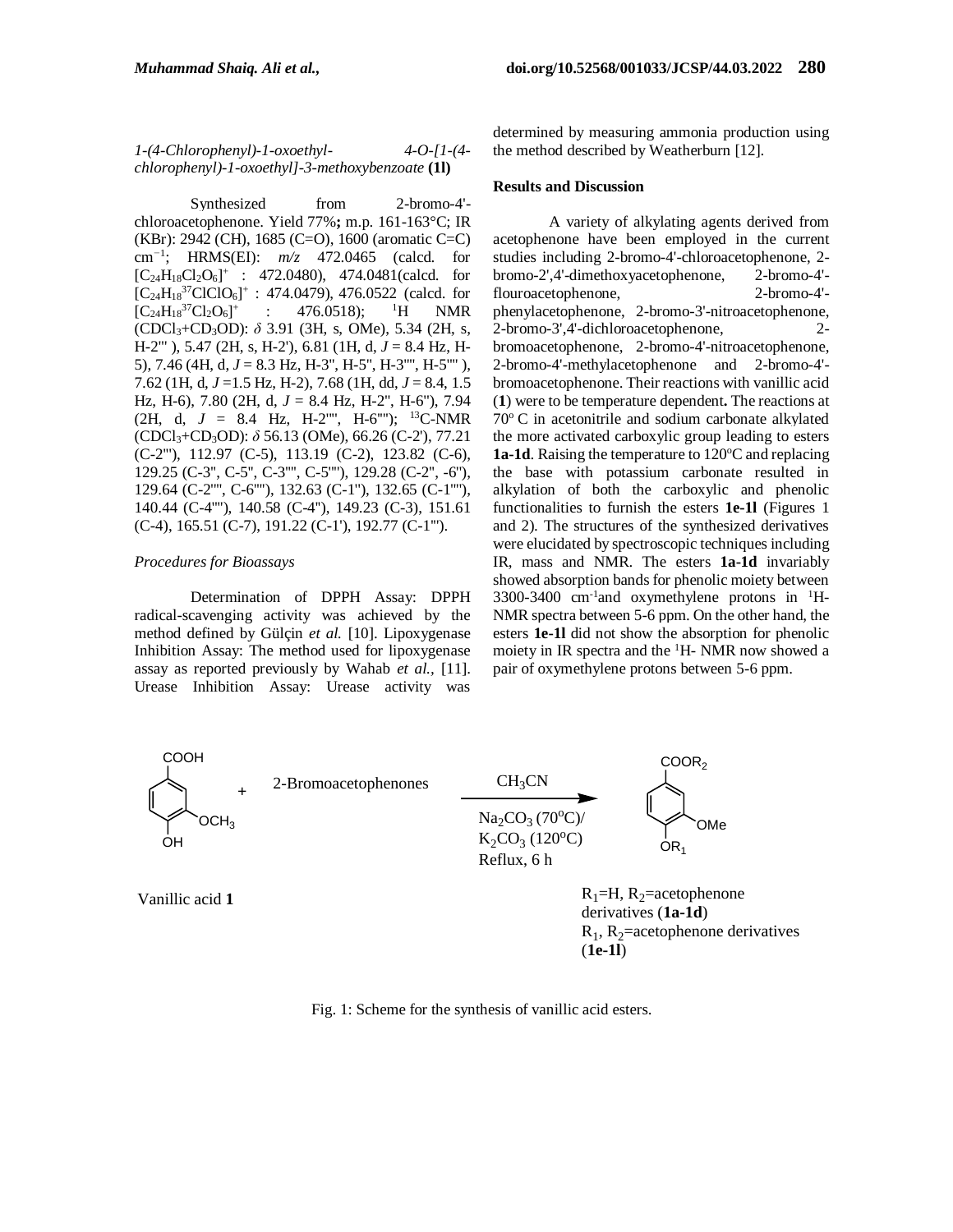

Fig. 2: Esters of vanillic acid **1a-1l**.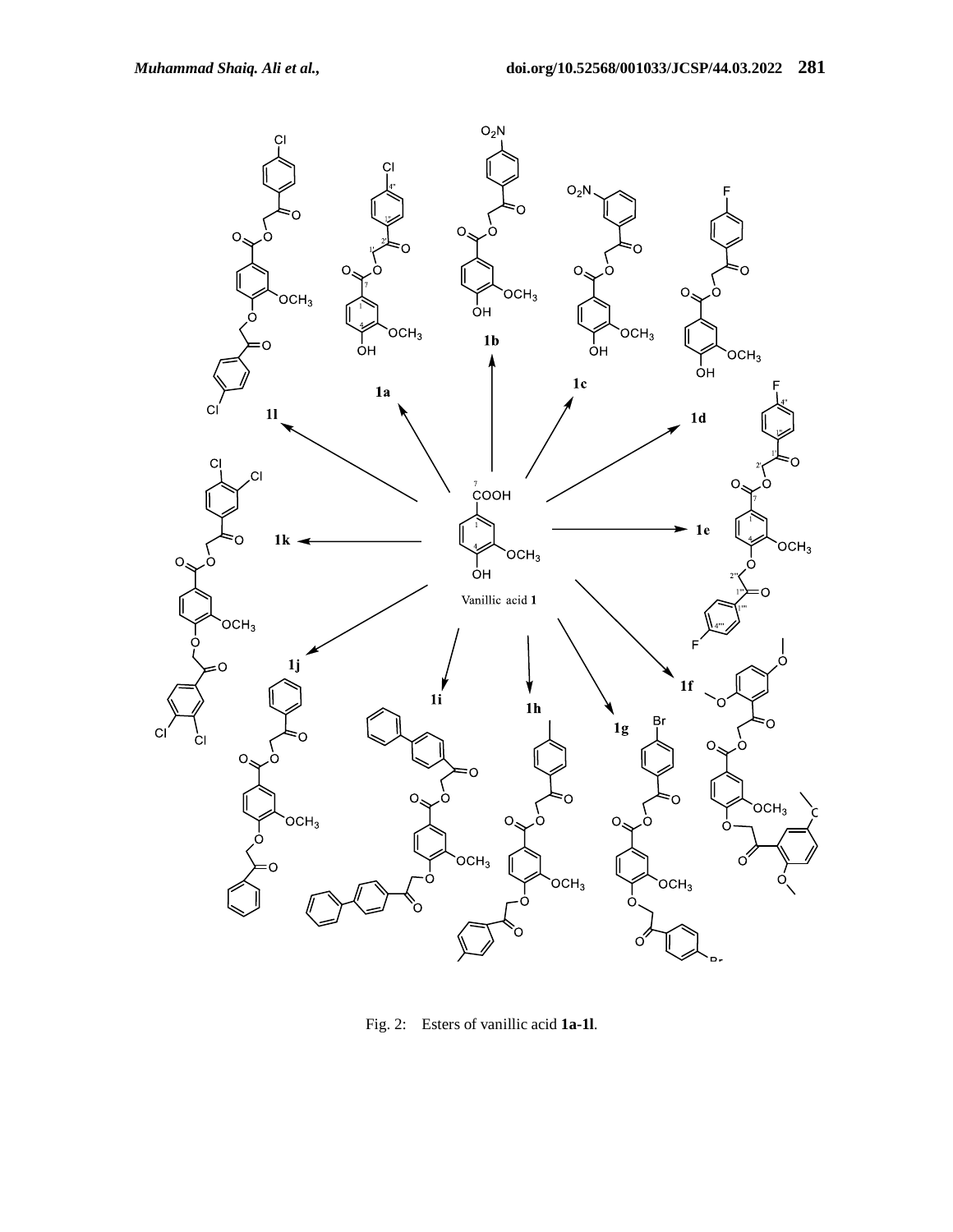Vanillic acid (**1**) and its synthesized derivatives were screened for their DPPH radical scavenging assay and inhibitory studies against the enzymes urease and lipoxygenase (Table 1). Vanillic acid **1** and its derivative **1c** showed significant antioxidant activity as compared to the standard BHA, while **1h** and **1l** showed good activity (Table 1). It is interesting to note that, **1c** which has a nitro group at C-3 exhibited pronounced antioxidant activity as compared to **1b** which is a positional isomer of **1c** with the nitro group at C-4. The ester **1e** carrying fluorine at C-4 revealed potent inhibitory potential against the enzyme lipoxygenase while significant activity was exhibited by derivatives **1b**, **1c**, **1d** and **1i**. On the other hand, potent urease inhibitory activity was observed for **1a**, **1d**, **1e**, **1f** and **1k** (Table-1).

#### **Conclusion**

High yielding facile syntheses of esters of vanillic acid have been achieved by way of one pot alkylation reactions of the starting material with a variety of 2-bromoacetophenone derivatives used as alkylating agents. Biological screening of the target molecules revealed some of these to exhibit good to excellent antioxidant activity and inhibitory potential against the enzymes lipoxygenase and urease, respectively

#### **Acknowledgement**

We are thankful to the Higher Education Commission, Islamabad (Pakistan) for financial support through NRPU Project # 5758.

Table-1: Radical scavenging and enzyme inhibitory activities of **1** and its derivatives **1a-1l**.

| <b>Compounds</b> | <b>Antioxidant Activity</b> | <b>Lipoxygenase Inhibition</b> | <b>Urease Inhibition</b>   |
|------------------|-----------------------------|--------------------------------|----------------------------|
|                  | $IC_{50}$ value ( $\mu$ M)  | $IC_{50}$ value ( $\mu$ M)     | $IC_{50}$ value ( $\mu$ M) |
| 1                | $46.7 \pm 0.21$             | $>100 \pm 0.35$                | $35.7 \pm 0.73$            |
| 1a               | $60.9 \pm 0.23$             | $60.5 \pm 0.78$                | $23.4 \pm 0.22$            |
| 1 <sub>b</sub>   | $81.2 \pm 0.16$             | $23.4 \pm 0.53$                | $63.2 \pm 0.03$            |
| 1c               | $44.5 \pm 0.72$             | $27.5 \pm 0.77$                | $65.5 \pm 0.67$            |
| 1d               | $70.3 \pm 0.31$             | $21.07 \pm 0.10$               | $22.2 \pm 0.42$            |
| 1e               | $84.8 \pm 0.92$             | $11.4 \pm 0.22$                | $29.8 \pm 0.06$            |
| 1f               | $77.7 \pm 0.28$             | $75.9 \pm 0.29$                | $24.6 \pm 0.17$            |
| 1g               | $77.7 \pm 0.78$             | $42.3 \pm 0.27$                | $79.2 \pm 0.07$            |
| 1h               | $56.7 \pm 0.54$             | $46.3 \pm 0.82$                | $90.1 \pm 0.33$            |
| 1i               | $65.7 \pm 0.63$             | $29.8 \pm 0.56$                | $32.4 \pm 0.48$            |
| 1j               | $67.5 \pm 0.64$             | $56.3 \pm 0.72$                | $82.2 \pm 0.08$            |
| 1k               | $85.6 \pm 0.27$             | $59.4 \pm 0.62$                | $26.7 \pm 0.13$            |
| 11               | $54.7 \pm 0.38$             | $56.8 \pm 0.81$                | $76.4 \pm 0.33$            |
| <b>BHA</b>       | $44.2 \pm 0.51$             |                                |                            |
| <b>Thiourea</b>  |                             |                                | $21.2 \pm 0.09$            |
| <b>Baicalein</b> |                             | $22.6 \pm 0.08$                |                            |

#### **References**

- 1. M. [Abbas,](https://www.tandfonline.com/author/Abbas%2C+Munawar) F. [Saeed,](https://www.tandfonline.com/author/Saeed%2C+Farhan) F. M. [Anjum,](https://www.tandfonline.com/author/Anjum%2C+Faqir+Muhammad) M. [Afzaal,](https://www.tandfonline.com/author/Afzaal%2C+Muhammad) T[.Tufail,](https://www.tandfonline.com/author/Tufail%2C+Tabussam) [M. S.Bashir,](https://www.tandfonline.com/author/Bashir%2C+Muhammad+Shakeel) A. [Ishtiaq,](https://www.tandfonline.com/author/Ishtiaq%2C+Adnan) S. [Hussain](https://www.tandfonline.com/author/Hussain%2C+Shahzad) & H.A. R[.Suleria,](https://www.tandfonline.com/author/Suleria%2C+Hafiz+Ansar+Rasul) Natural polyphenols: An overview, *International Journal of Food Properties,***20**,1689(**2017)**.
- 2. R. [Farhoosh,](https://pubmed.ncbi.nlm.nih.gov/?term=Farhoosh+R&cauthor_id=26471535) S. [Johnny,](https://pubmed.ncbi.nlm.nih.gov/?term=Johnny+S&cauthor_id=26471535) [M. Asnaashari,](https://pubmed.ncbi.nlm.nih.gov/?term=Asnaashari+M&cauthor_id=26471535) N. [Molaahmadibahraseman](https://pubmed.ncbi.nlm.nih.gov/?term=Molaahmadibahraseman+N&cauthor_id=26471535) & A. [Sharif,](https://pubmed.ncbi.nlm.nih.gov/?term=Sharif+A&cauthor_id=26471535) Structureantioxidant activity relationships of *o*-hydroxyl, *o*-methoxy, and alkyl ester derivatives of *p*hydroxybenzoic acid, *Food Chemistry,* **194**,128 (2016).
- 3. J. Tang, X.H[.Lv,](https://europepmc.org/search?query=AUTH:%22Xian-Hai%20Lv%22) S. L.Wang, J. [Sun,](https://europepmc.org/search?query=AUTH:%22Jian%20Sun%22) Y. B. Zhang, Y.S[.Yang,](https://europepmc.org/authors/0000-0001-5424-8202) H.[B.Gong](https://europepmc.org/search?query=AUTH:%22Hai-Bin%20Gong%22) & H.I. Zhu, Design, synthesis, biological evaluation and molecular modeling of novel 1,3,4-oxadiazole derivatives based on vanillic acid as potential immunosuppressive agents, *Bioorganic & Medicinal Chemistry,* **20**, 4226 (2012).
- 4. S. Kumar, P. Prahalathan & B.Raja, Antihypertensive and antioxidant potential of

vanillic acid, a phenolic compound in L-NAMEinduced hypertensive rats: A dose-dependence study, *Redox Repor*t, **16**, 208 (2011).

- 5. N.S.N.Tiwari, M.Vyas, N.Khurana, A. Muthuraman & P.Utreja, An overview of therapeutic effects of vanillic acid, *Plant Archives*, **20**, 3053 (2020).
- 6. N. S. [Chatterjee,](javascript:;) S. K. [Panda,](javascript:;) M. [Navitha,](javascript:;) K. K. [Asha,](javascript:;) R[. Anandan](javascript:;) & S. [Mathew,](javascript:;) Vanillic acid and coumaric acid grafted chitosan derivatives: Improved grafting ratio and potential application in functional food, *Journal of Food Science and Technology,* **52**,7153 (2015).
- 7. B. [Xu,](https://www.ncbi.nlm.nih.gov/pubmed/?term=Xu%20B%5BAuthor%5D&cauthor=true&cauthor_uid=28293281) X. [Xu,](https://www.ncbi.nlm.nih.gov/pubmed/?term=Xu%20X%5BAuthor%5D&cauthor=true&cauthor_uid=28293281) C. [Zhang,](https://www.ncbi.nlm.nih.gov/pubmed/?term=Zhang%20C%5BAuthor%5D&cauthor=true&cauthor_uid=28293281) [Zhang,](https://www.ncbi.nlm.nih.gov/pubmed/?term=Zhang%20Y%5BAuthor%5D&cauthor=true&cauthor_uid=28293281) [G.Wu,](https://www.ncbi.nlm.nih.gov/pubmed/?term=Wu%20G%5BAuthor%5D&cauthor=true&cauthor_uid=28293281) M. [Yan](https://www.ncbi.nlm.nih.gov/pubmed/?term=Yan%20M%5BAuthor%5D&cauthor=true&cauthor_uid=28293281) , M. [Jia,](https://www.ncbi.nlm.nih.gov/pubmed/?term=Jia%20M%5BAuthor%5D&cauthor=true&cauthor_uid=28293281) T[.Xie,](https://www.ncbi.nlm.nih.gov/pubmed/?term=Xie%20T%5BAuthor%5D&cauthor=true&cauthor_uid=28293281) [X. Jia](https://www.ncbi.nlm.nih.gov/pubmed/?term=Jia%20X%5BAuthor%5D&cauthor=true&cauthor_uid=28293281) , [P.Wang](https://www.ncbi.nlm.nih.gov/pubmed/?term=Wang%20P%5BAuthor%5D&cauthor=true&cauthor_uid=28293281) & [H.Lei,](https://www.ncbi.nlm.nih.gov/pubmed/?term=Lei%20H%5BAuthor%5D&cauthor=true&cauthor_uid=28293281) Synthesis and protective effect of new ligustrazine-vanillic acid derivatives against CoCl2-induced neurotoxicity in differentiated PC1<sup>2</sup> cells, *Chemistry Central Journal,***11**, 20 (2017).
- *8.* M. M. Abd-Ezaher, A. A. Labib, H. A. Mousa, S. A. Moustafa, M. M. Ali & A. A. El-Rashedy,